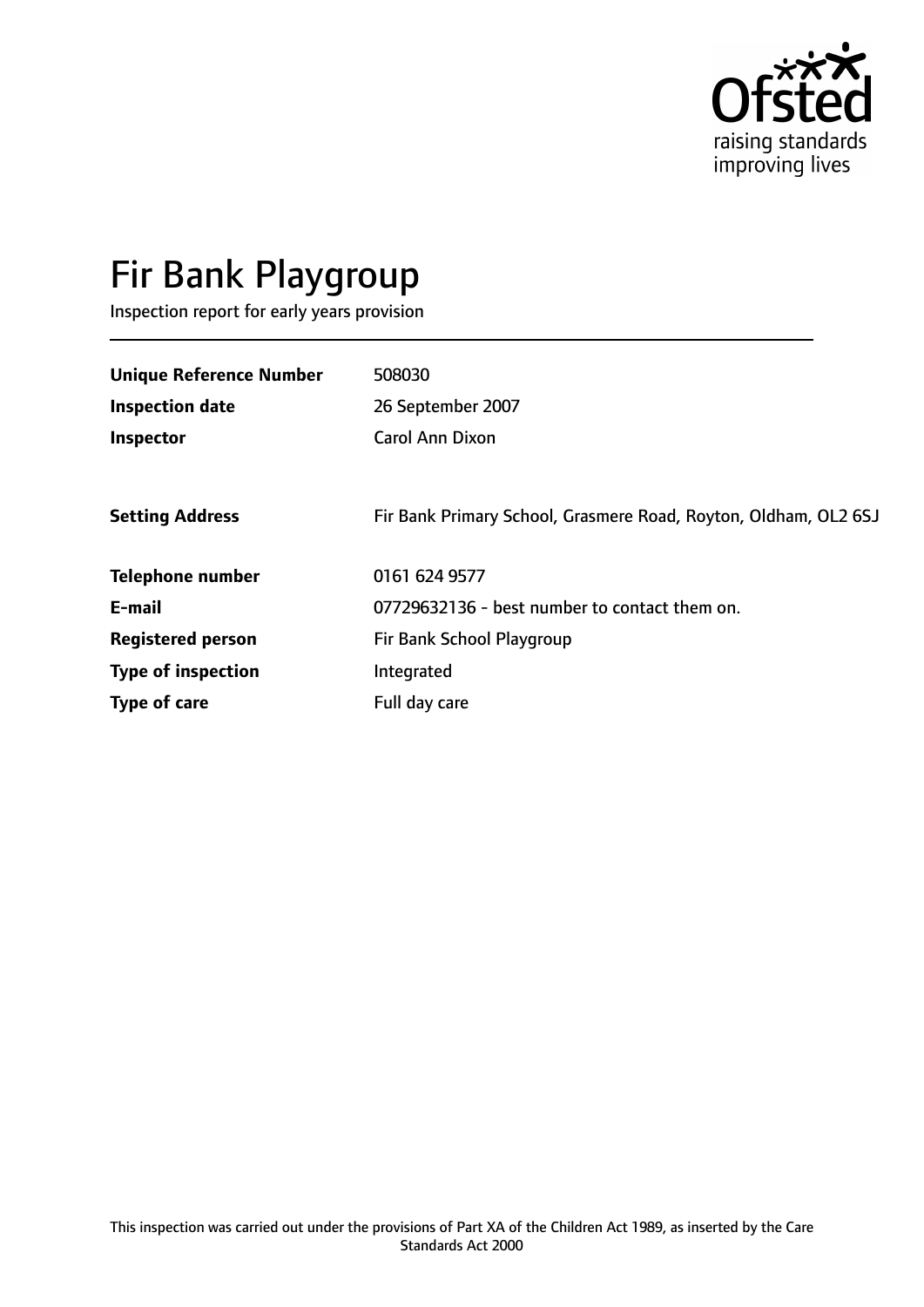#### **ABOUT THIS INSPECTION**

The purpose of this inspection is to assure government, parents and the public of the quality of childcare and, if applicable, of nursery education. The inspection was carried out under Part XA Children Act 1989 as introduced by the Care Standards Act 2000 and, where nursery education is provided, under Schedule 26 of the School Standards and Framework Act 1998.

This report details the main strengths and any areas for improvement identified during the inspection. The judgements included in the report are made in relation to the outcomes for children set out in the Children Act 2004; the National Standards for under 8s day care and childminding; and, where nursery education is provided, the *Curriculum guidance for the foundation stage.*

The report includes information on any complaints about the childcare provision which Ofsted has received since the last inspection or registration or 1 April 2004 whichever is the later.

## **The key inspection judgements and what they mean**

*Outstanding: this aspect of the provision is of exceptionally high quality Good: this aspect of the provision is strong Satisfactory: this aspect of the provision is sound Inadequate: this aspect of the provision is not good enough*

For more information about early years inspections, please see the booklet *Are you ready for your inspection?* which is available from Ofsted's website: *www.ofsted.gov.uk.*

# **THE QUALITY AND STANDARDS OF THE CARE AND NURSERY EDUCATION**

On the basis of the evidence collected on this inspection:

The quality and standards of the care are good. The registered person meets the National Standards for under 8s day care and childminding.

The quality and standards of the nursery education are good.

#### **WHAT SORT OF SETTING IS IT?**

Fir Bank Playgroup is managed by a committee. It was registered in 1994 and operates from designated rooms within Fir Bank Primary School in Royton, near Oldham.

There are currently 17 children on the register. This includes 14 children in receipt of nursery education grant funding. Children attend on a full or part time basis. The setting is able to support children with learning difficulties or disabilities.

The setting opens from 09.00 to 15.15, Monday to Friday during term time. There are three staff who work with the children, all of whom hold early years qualifications.

#### **THE EFFECTIVENESS OF THE PROVISION**

#### **Helping children to be healthy**

The provision is good.

Children stay healthy because staff follow effective procedures and practices which meet the children's nutritional, physical and health needs. The successful implementation of a key person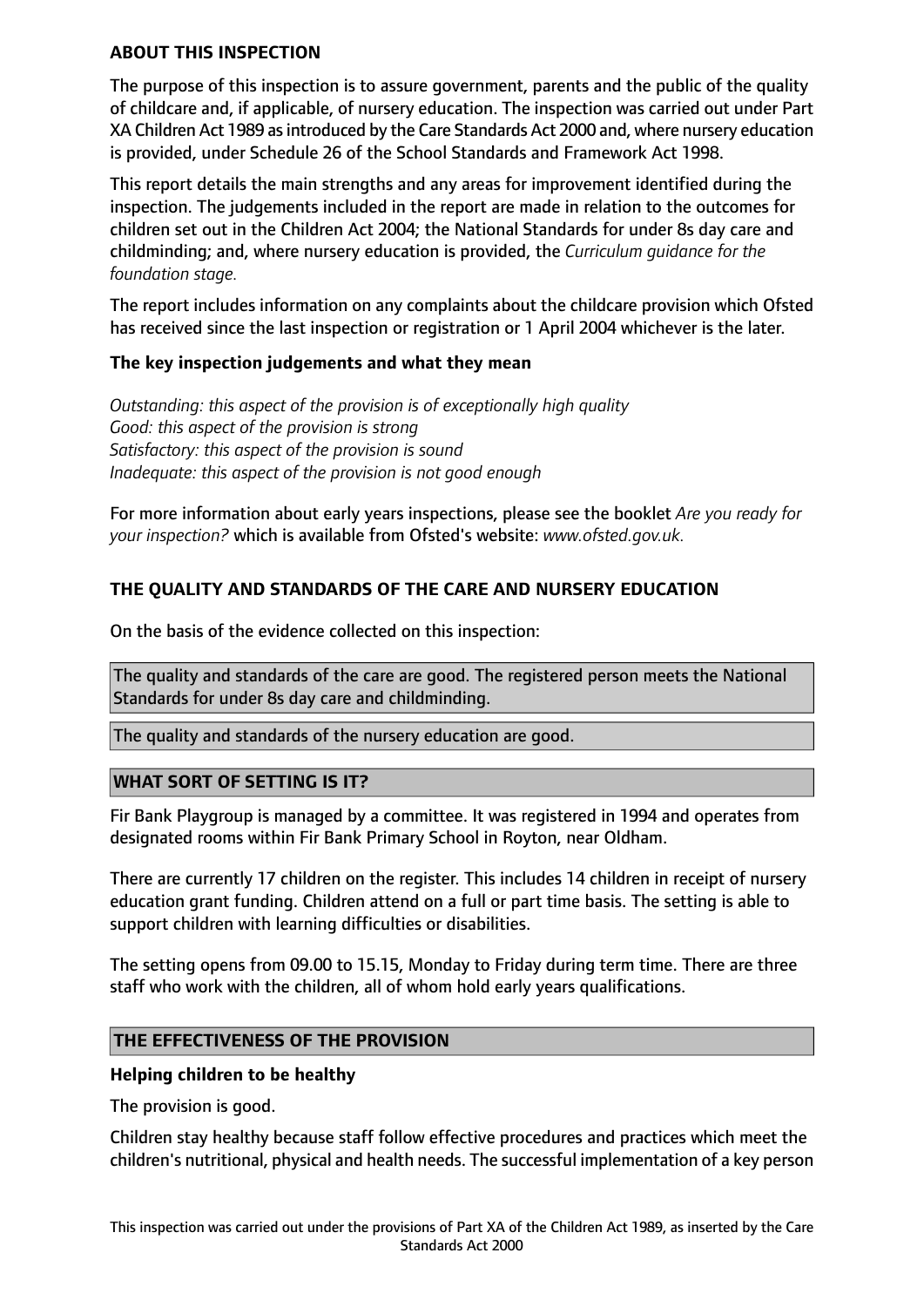system means children's emotional well-being is carefully nurtured. Children learn the importance of good hygiene and personal care through planned activities and through the daily routines. They understand that they need to wash their hands before meals to get rid of any germs that could make them unwell. They use soap and paper towels and disposable tissue to wipe their noses. There are visual reminders displayed in the bathroom areas to encourage children to wash their hands. Consequently, children are developing a very good understanding of staying healthy.

Promotion of healthy eating is a high priority within the setting and they have obtained a healthy eating award. Children gain a very good understanding of why it is important to eat healthily as snacks are carefully planned and balanced to incorporate five fruits or vegetables each day. Stimulating and fun activities support the development of children's knowledge of healthy eating. These include discussions about healthy foods, planting cress seeds, making fruit salad and smoothies. Children are provided with regular drinks throughout the session, however, they are unable to help themselves to drinking water when they are thirsty and this limits their independence.

Children explore, test and develop physical control in stimulating daily indoor and outdoor experiences. Staff know the children well as individuals and this encourages children to confidently try new skills, ask for help and set their own limits within a safe environment. Excellent use is made of the outdoor environment which enables children to get plenty of fresh air in all weathers. They put on coats and wellingtons and go outside in the rain. They participate in fun and challenging activities and demonstrate very good co-ordination and control when riding the wheeled vehicles. They develop a good awareness of space as they have fun running in the playground whilst playing a game of 'traffic lights'. They listen carefully to a member of staff to determine whether they should run, walk or stand still. Children have use of a broad range of tools within their play which develops strength and control in their small muscles. They manipulate scissors, glue and pencils with increasing skill as they develop their hand and eye co-ordination.

## **Protecting children from harm or neglect and helping them stay safe**

The provision is good.

Children and parents are very warmly welcomed into the bright, colourful environment, which is maintained to a high standard. The child orientated environment is enhanced by stimulating displays of the children's creative work and photographs of the children involved in activities. These increase the children's sense of belonging.

Rooms are maintained at a comfortable temperature and sufficiently ventilated. The organisation and arrangement of the rooms meet the needs of the children effectively as the areas are set out thoughtfully to promote a range of children'sskills and independence. Rooms are attractively divided into areas and this results in children experiencing a balanced range of resources. Toys and resources are organised effectively, making them easily accessible to the children. They are labelled clearly with text and pictures, helping children to identify resources and promote their independence. Effective systems are in place for checking resources, thereby ensuring that they are always safe and suitable for children's use.

Comprehensive risk assessments on the premises, and also for outings, ensure that safety is continually monitored and reviewed. Children are informed in advance of any outings so they gain an understanding of how they must behave to keep themselves safe. For example, holding hands with a member of staff when walking along the road. Children also wear identity badges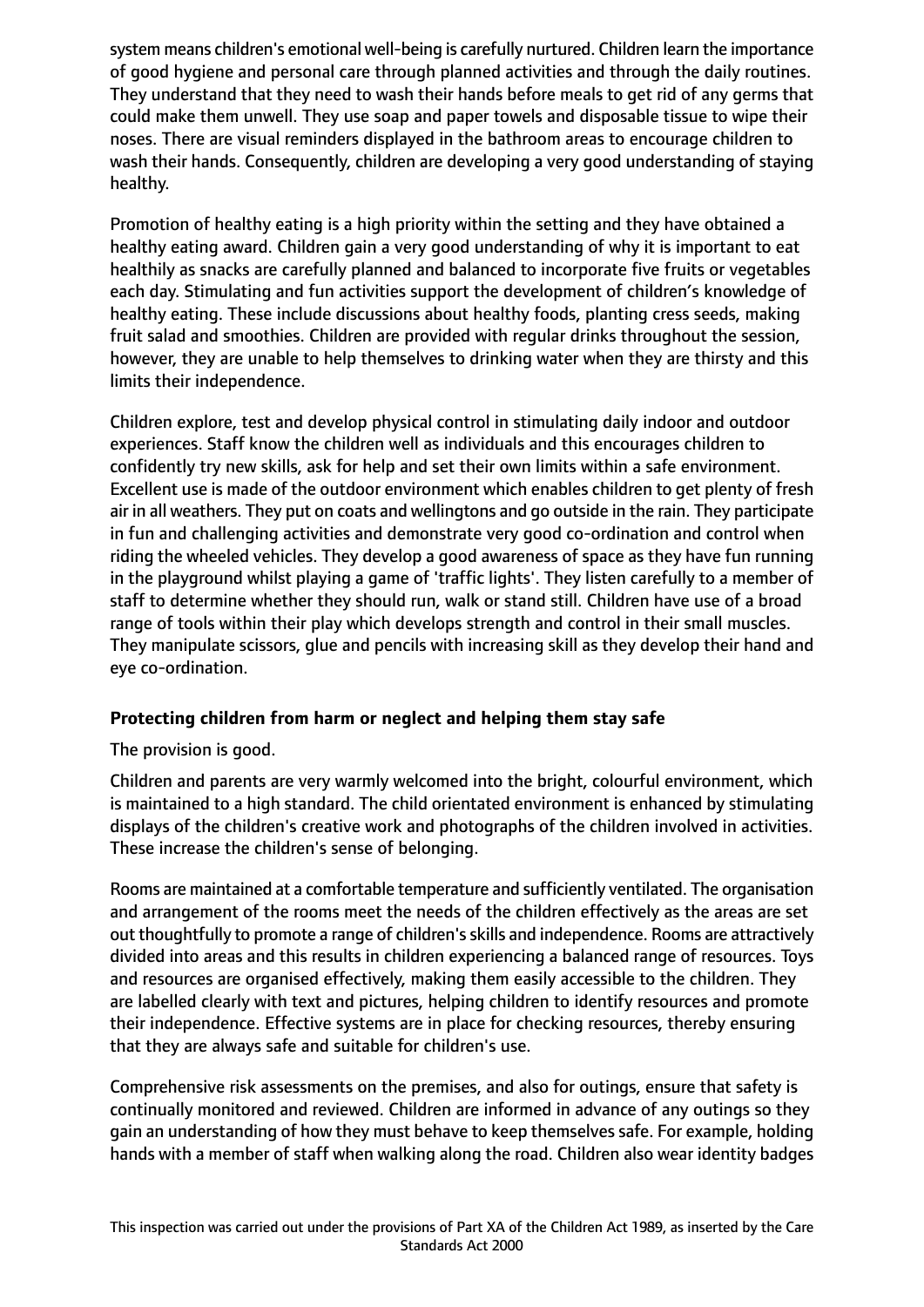to ensure further safety and protection. They learn how to keep themselves safe within the setting as they receive consistent reminders from staff about how they should use the equipment. For example, when using scissors children are aware that they should stay seated at the table.

Children's welfare is safeguarded as staff are very aware that the child's welfare is their main concern. Staff have a clear knowledge and understanding of the procedures to follow in the event of concerns about a child. Their understanding of the procedures to follow is regularly updated through attendance at courses. A comprehensive child protection policy is shared with parents to keep them informed of the staff's responsibilities.

Risks of accidental injury to children are minimised because staff are extremely vigilant in reducing potential hazards. No safety issues have been identified. Children are cared for by adults who are vetted, experienced, extremely knowledgeable and skilful.

## **Helping children achieve well and enjoy what they do**

The provision is good.

Children feel very secure, safe and contented in the setting through the effective admission procedures and implementation of a key person system. There are close and caring relationships throughout the setting creating a happy and harmonious environment. High quality interactions between the adults and children results in confident children who develop a strong sense of self in an atmosphere of trust. Children are valued and listened to by the staff which helps them to develop a positive self esteem. High staff to child ratios allows children to benefit from individual attention and staff to respond to children's interests.

Staff confidently follow 'Birth to three matters' guidance to provide the children with high quality care and education. Staff are very sensitive towards children's needs. For example, children place their special items in a basket as they arrive at the setting reassured that they can access them at 'show and tell' time. There are effective planning and assessment systems in place to ensure the learning programme matches the needs of the individual children. Staff record ongoing observations to monitor children's progress and successfully use this information to inform future planning. Consequently, children experience highly stimulating activities that are skilfully planned to be suitable for their age and interest levels.

The young children become engrossed in sensory play with different materials, such as sand, paint, dough and shredded paper. They search through the shredded paper to hunt for hidden animals which they collect in buckets. They thoroughly enjoy exploring the touch and feel of the sand asthey squeeze it and let it trickle though their fingers. Children love looking at books and listening to stories, joining in action rhymes and singing sessions. These activities are helping them to listen, respond to language and build their vocabulary. Children enjoy building with construction toys and completing jigsaws and inset puzzles, carefully matching and manipulating pieces into place. They thoroughly enjoy moulding or rolling the dough and make good use of various sized cutters to create shapes. They have lots of opportunities to develop their imaginations through make believe and pretend play. They make good use of the home corner and have great fun dressing up and making pretend meals with the food and utensils.

## Nursery Education

The quality of teaching and learning is good. Staff have a good knowledge of the Foundation Stage Curriculum, achieved through effective sharing of practice and skills. They use this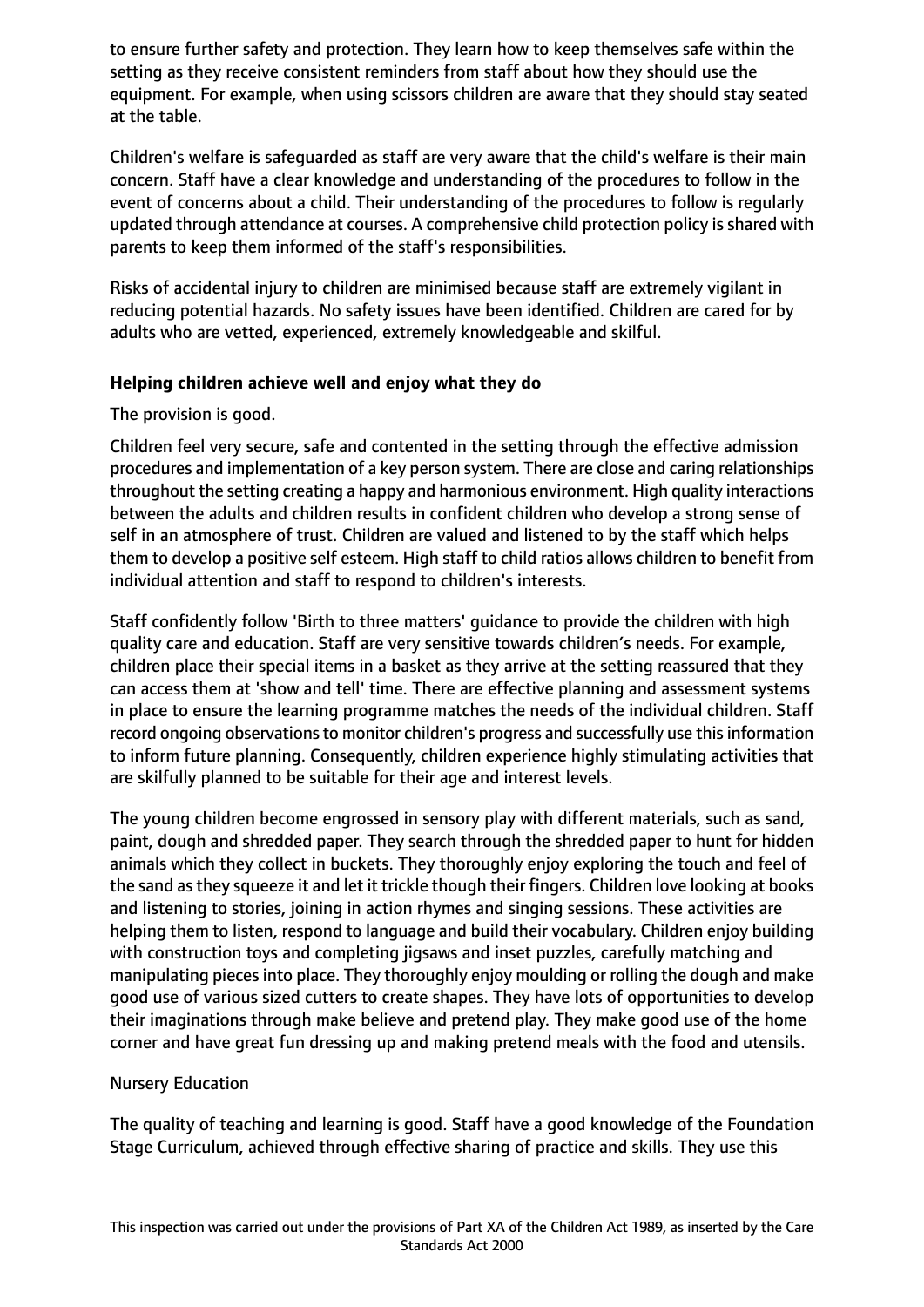knowledge to plan a stimulating curriculum programme for children across all areas of learning. Staff ensure children access a wide range of activities and experiences which maintain their interest and enthusiasm. Detailed planning incorporates the six areas of learning, reflects the stepping stones and clearly links to children's individual development records. These records identify children's progress through the stepping stones and identify their next steps in learning. Through continual review and observation, staff are fully aware of children's progress enabling them to effectively meet their needs. Staff use their skills to effectively challenge and question individual children. They skilfully adapt activities to meet the diverse needs of children, taking into account the different ways children learn.

The environment is rich in written language and children are offered many different mediums to make marks. Skilful questioning from staff ensures that every opportunity is taken to expand children's language. They learn about the days of the week and correctly describe the weather and what clothes they should wear when it is cold outside. They enjoy stories and rhymes and have their favourite books. Children make very good use of the book area to look at books and retell stories to each other. A planned activity where children name objects hidden in an 'alphabet bag' is very successful in helping children link sounds to the letter of the week. For example, a child identified a cat from within the bag saying 'it's c for cat'.

Children's skills in mathematical development are very good. They count confidently and use a wide range of mathematical language in their play. During an activity building with construction blocks, three-year-old children talk about making a hotel with the blocks they are using, describing them by size, such as smaller and bigger. Children sort the play dough cutters into size and confidently describe which one is the biggest and smallest and which one is the middle sized one.

Children's knowledge and understanding of the world is developing fully. They explore their environment with great enthusiasm as they go on nature walks. They ask questions and talk about what they see as they collect leaves from the trees. Children learn how to care for living things as they plant bulbs in the garden, provide water and observe some of the changes as they grow. They examine insects they find as they dig in the soil. Staff expertly adapt plans to follow the children's interests. For example, following a trip to a local market, the children wash and prepare the fruit they purchase for their snack and the role play area is adapted to become a fruit and vegetable shop so the children can act out what they have observed in their community.

Children purposefully explore the sounds of a wide range of musical instruments and move to music enthusiastically. Through creative activities, they confidently and freely express their ideas and feelings, using all of their senses. Children use mirrors to observe their facial features and create their own self portraits that are displayed on the wall. They begin to develop care and concern for others as they describe their feelings when they make pictures of happy and sad faces.

Children are very confident and show perseverance and great concentration as they participate in their chosen activity. They gain independence and develop skills in co-operation as staff provide lots of opportunities to encourage children to work harmoniously together and readily praise children when they do so. They readily take turns, share and ask for help when tidying away a heavy box. They attempt to put on and fasten their own coats when going outside and play co-operatively in the construction and role play areas. However, at snack time the staff serve the snack and drinks to the children which limits their developing independence and social skills.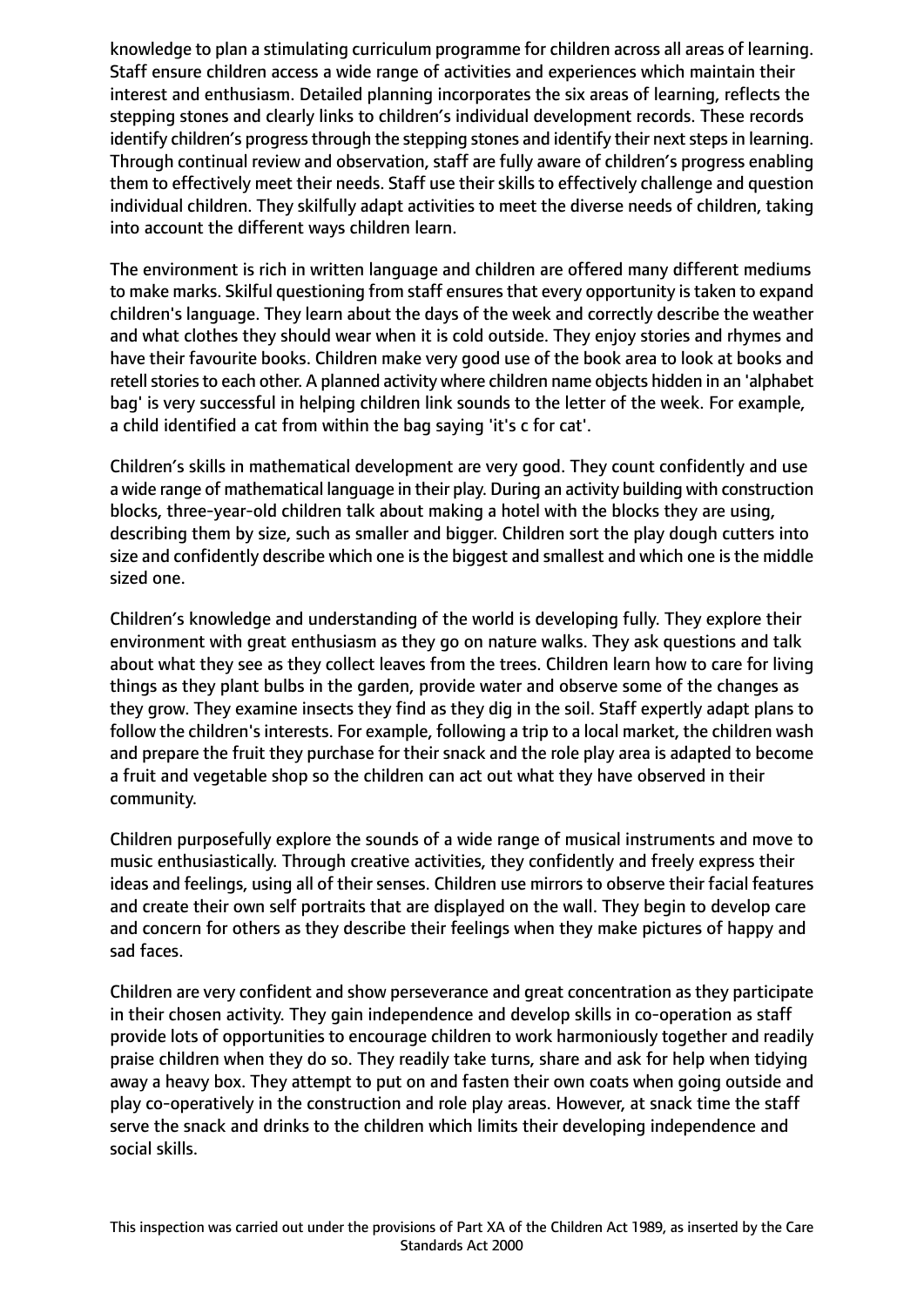# **Helping children make a positive contribution**

The provision is good.

Children benefit from the positive partnerships that are developed with parents and carers. They are cared for by staff who work closely with parents to meet their individual needs and ensure that they are fully included in the life of the setting. Consequently, staff fully understand the children's individual health, dietary, social and emotional needs, religious and cultural beliefs, and work hard to ensure that these are reflected and well catered for. Children learn about the diversity of our society through a range of resources which portray positive, non-stereotypical images and as they participate in various celebrations and festivals. For example, they celebrate Chinese new year with food tasting and make lamps for Diwali. These activities help children to learn about the wider world and to respect and value differences.

Staff skilfully support and encourage children to play fairly, share and take turns. Children respond to the frequent and meaningful praise they receive and behave well. They enjoy being helpful, such as when they sweep the sand that has spilled onto the floor and they glow with pride when they receive a sticker to acknowledge their efforts. Staff are positive role models who remain calm at all times and use consistent strategies to promote acceptable behaviour. Consequently, children are very well behaved and respond readily to requests from staff to help to tidy away equipment at the end of the session. Their self esteem and confidence are well fostered through the tasks they undertake and the acknowledgement they receive from staff. As a result of these positive strategies children's spiritual, moral, social and cultural development is fostered.

The partnership with parents and carersis good. Parents are provided with a range of information relating to 'Birth to three matters' and the Foundation Stage provision. The reception area containslots of useful information for parents, they receive regular newsletters and photographic evidence linked to the stepping stones and early learning goals. They are informed of their children's progress both informally and formally on a regular basis when they discuss their child's progress record with their key person. However, parents are not involved in their child's initial assessment to ensure that the child's prior experience and knowledge can continue to be built upon. Parents are further involved through participating in activities and outings organised by the setting.

## **Organisation**

The organisation is good.

Children are happy and content in the calm, friendly and well organised environment. New children receive consistent and loving care from staff to enable them to quickly settle and feel secure. The key person system is effective in enabling staff to get to know individual children well and to monitor their development. High priority is given to staff training and development. All staff hold an appropriate early years childcare qualification and regular attendance on short courses enables staff to continually enhance their skills in specific subjects, such as safequarding children, managing inclusion and behaviour management.

The children's care is enhanced by the good organisation within the setting. Effective induction, recruitment and selection procedures are in place to ensure staff are appropriately vetted and their suitability assessed. Good use is made of staff meetings and planning meetings to promote effective team working. Robust policies and procedures are implemented to promote children's health, safety, enjoyment, achievement and ability to make a positive contribution. Daily routines are flexible to respond to children's individual needs. Most of the required records are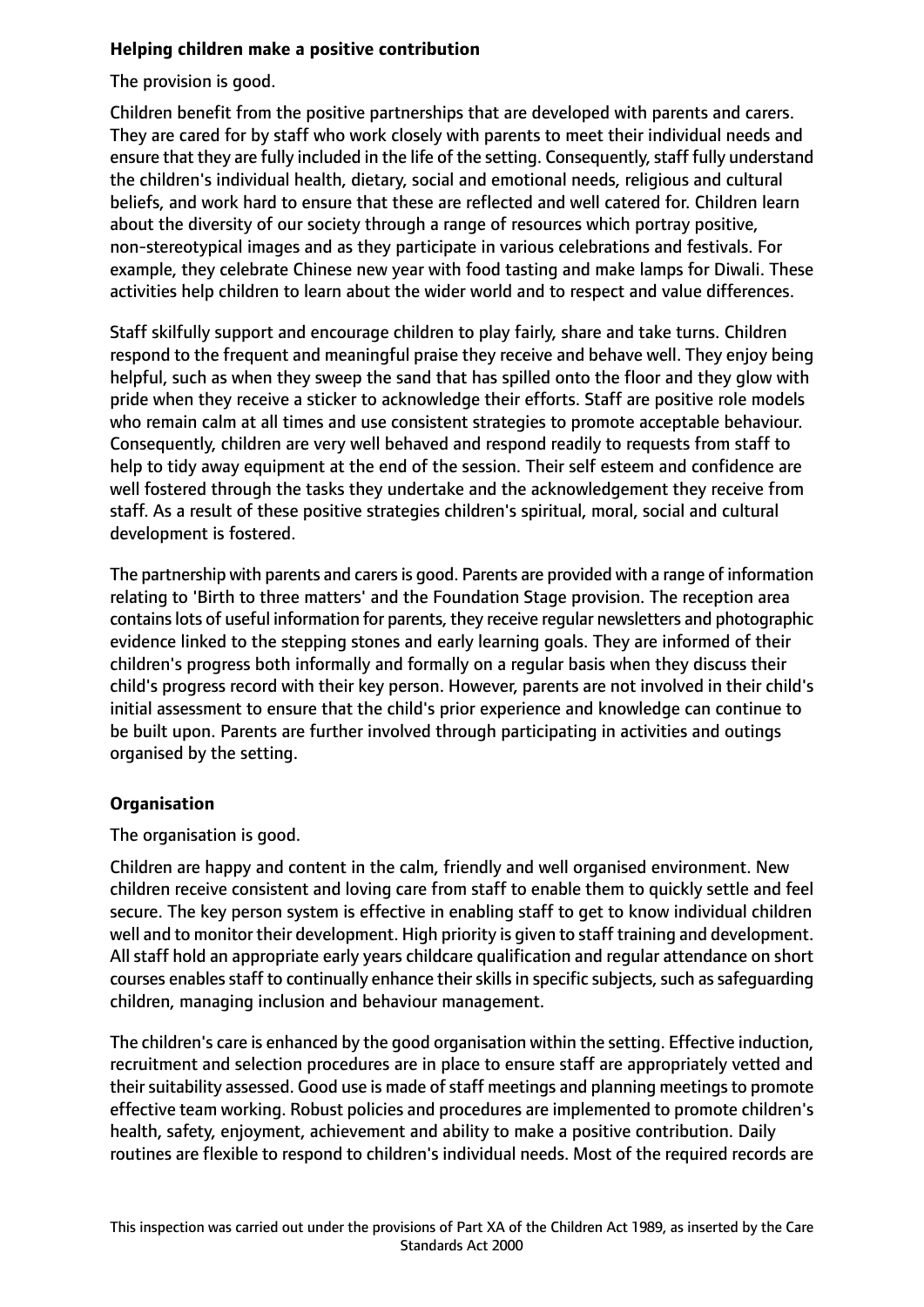well maintained, remain confidential and are easily accessible. However, records of staff and children's attendances lack the necessary detail required.

The leadership and management of the nursery education is good. Children benefit from the well established procedures, which systematically and effectively monitor and evaluate the quality of the teaching and learning. Staff reflect on their practice as they evaluate activities provided for the children. There is a high level of commitment to improvement, reflected in a strong emphasis on staff development. Staff work well together and value the different skills they each have. This has a very positive impact on the quality of children's learning.

Overall, the provision meets the needs of the range of the children for whom it provides.

# **Improvements since the last inspection**

At the last inspection the setting was asked to improve opportunities for children to experience more challenging outdoor play experiences. The setting now has a dedicated outdoor play area which is made very good use of on a daily basis and staff planning has ensured that children experience appropriate challenges in this environment.

It was also recommended that an additional member of staff should be trained in first aid. This has been fully addressed, thereby ensuring children's health and safety is protected.

# **Complaints since the last inspection**

Since the last inspection there have been no complaints made to Ofsted that required the provider or Ofsted to take any action in order to meet the National Standards.

The provider is required to keep a record of complaints made by parents, which they can see on request. The complaints record may contain complaints other than those made to Ofsted.

# **THE QUALITY AND STANDARDS OF THE CARE AND NURSERY EDUCATION**

On the basis of the evidence collected on this inspection:

The quality and standards of the care are good. The registered person meets the National Standards for under 8s day care and childminding.

The quality and standards of the nursery education are good.

## **WHAT MUST BE DONE TO SECURE FUTURE IMPROVEMENT?**

## **The quality and standards of the care**

To improve the quality and standards of care further the registered person should take account of the following recommendation(s):

- •ensure children have access to drinking water at all times
- •ensure that records of staff and children's attendances are appropriately detailed.

## **The quality and standards of the nursery education**

To improve the quality and standards of nursery education further the registered person should take account of the following recommendation(s):